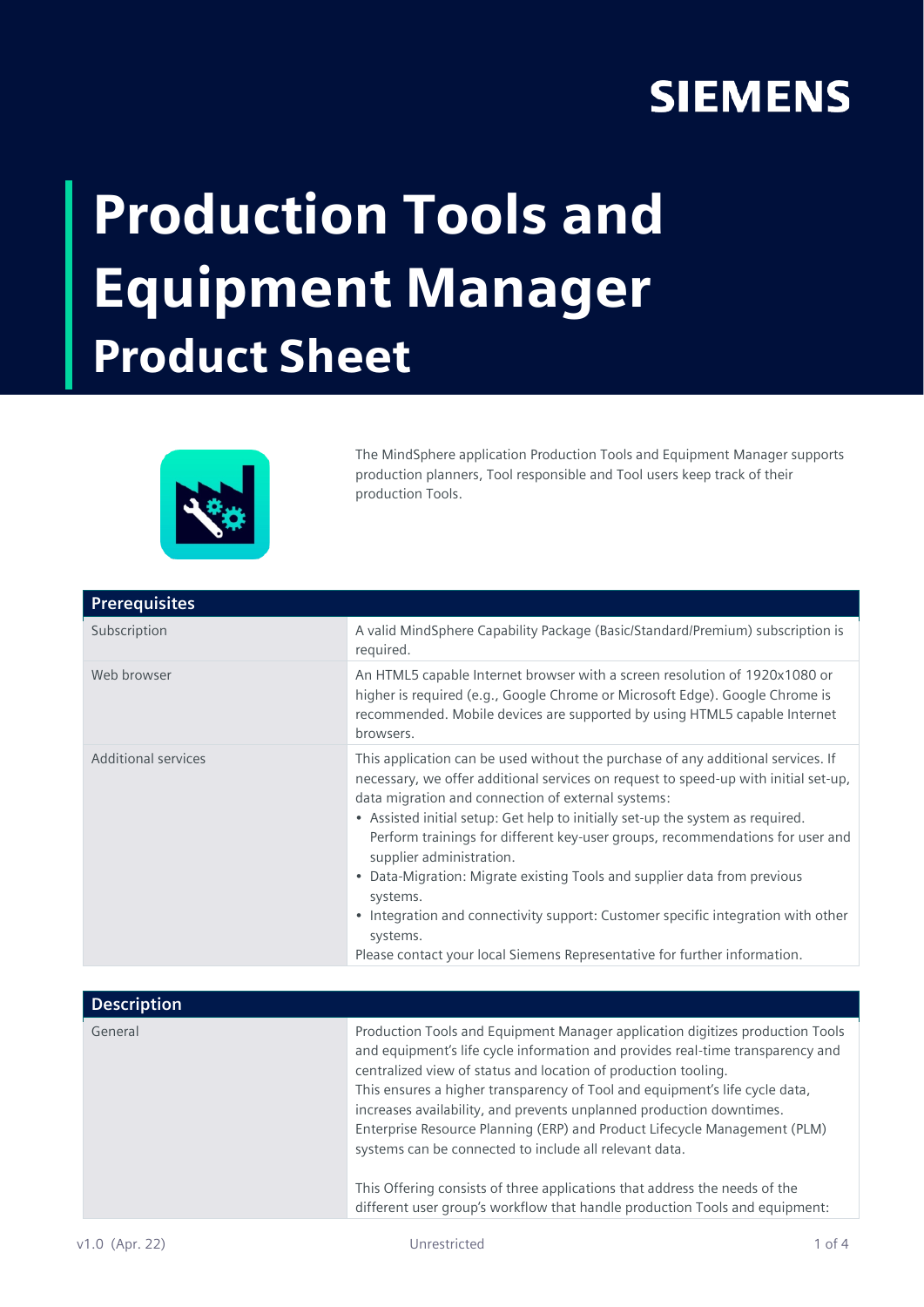|                      | • Tool responsible and tool users can keep track of their production Tools to<br>ensure availability and expected production quality<br>• Production planners are supported in production planning and can add<br>production relevant life cycle information of Tools located at internal and<br>external partners<br>• Technical responsible for this application can import data, administer Tools,<br>Users, suppliers, Plants, and groups.<br>In MindSphere's Settings tool, these applications are linked to the User's<br>Launchpad.                                                                                                                                                                            |
|----------------------|-----------------------------------------------------------------------------------------------------------------------------------------------------------------------------------------------------------------------------------------------------------------------------------------------------------------------------------------------------------------------------------------------------------------------------------------------------------------------------------------------------------------------------------------------------------------------------------------------------------------------------------------------------------------------------------------------------------------------|
| Toolbook application | The Toolbook application supports the tool users in their daily work with the<br>production Tools and equipment.<br>A production tool can be selected by searching for tool ID, to be produced part<br>number, supplier, from the favorites section or using a QR code scanner.<br>An overview page shows the current status of the Tool, produced parts, location,<br>Tool master data and contacts.<br>Details about mounting / unmounting (clamping / unclamping) as well as<br>relevant handling information can be included. Production quantities, quality<br>information, maintenance / repair requests can be added, and relevant Tool<br>information be accessed and enhanced.                               |
| Manager application  | The Manager application addresses production planners, purchasers, and tool<br>responsible.<br>A production Tool can be selected by searching for Tool ID, to be produced part<br>number, supplier or from the favorites section. Also decommissioned Tools can<br>be selected.<br>An overview pane shows the current status of the Tool, produced and<br>guaranteed parts, for which products they are used and if they are also used by<br>another entity. A graphically correlated planning with regards to remaining<br>capacity is available.<br>A Tool history shows all relevant changes or milestones in the Tool's lifecycle.<br>Tool expenses over the lifetime of the Tool are summarized in a costs page. |
| Admin application    | The Admin application supports the setup and data maintenance of this<br>Offering. Here you can manually (xlsx-based) import Tools, supplier data,<br>demands, Bill of Materials (BOMs), Tool costs and incoming goods. Additional<br>languages or location specific terminology can be added.<br>Application Users can be administered, and different levels of authorization<br>granted.                                                                                                                                                                                                                                                                                                                            |
| Plants               | The application supports additional Plants. This allows Plant overarching sharing<br>of Tools and planning.                                                                                                                                                                                                                                                                                                                                                                                                                                                                                                                                                                                                           |
| Language             | The language of user interface (UI) for Toolbook and Manager applications is by<br>default English or German. Selection of UI language is User specific. The<br>language of UI for Admin application is English.<br>Additional UI languages can be added, own terminology/terms can be used by<br>modifying the default terms.                                                                                                                                                                                                                                                                                                                                                                                        |
| Import functionality | Manual (xlsx-based) import of Tools, supplier data, demands, BOMs, tool costs<br>and incoming goods is supported. For a quick initial setup of the application,<br>Excel templates show the structure of the data.<br>Connecting to ERP and PLM systems is possible using the REST API.                                                                                                                                                                                                                                                                                                                                                                                                                               |

| Pricing Model        |                                 |
|----------------------|---------------------------------|
| Fee for              | <b>Application subscription</b> |
| Fee                  | 10 000 €/year <sup>1,2</sup>    |
| <b>Billing cycle</b> | Full amount in advance          |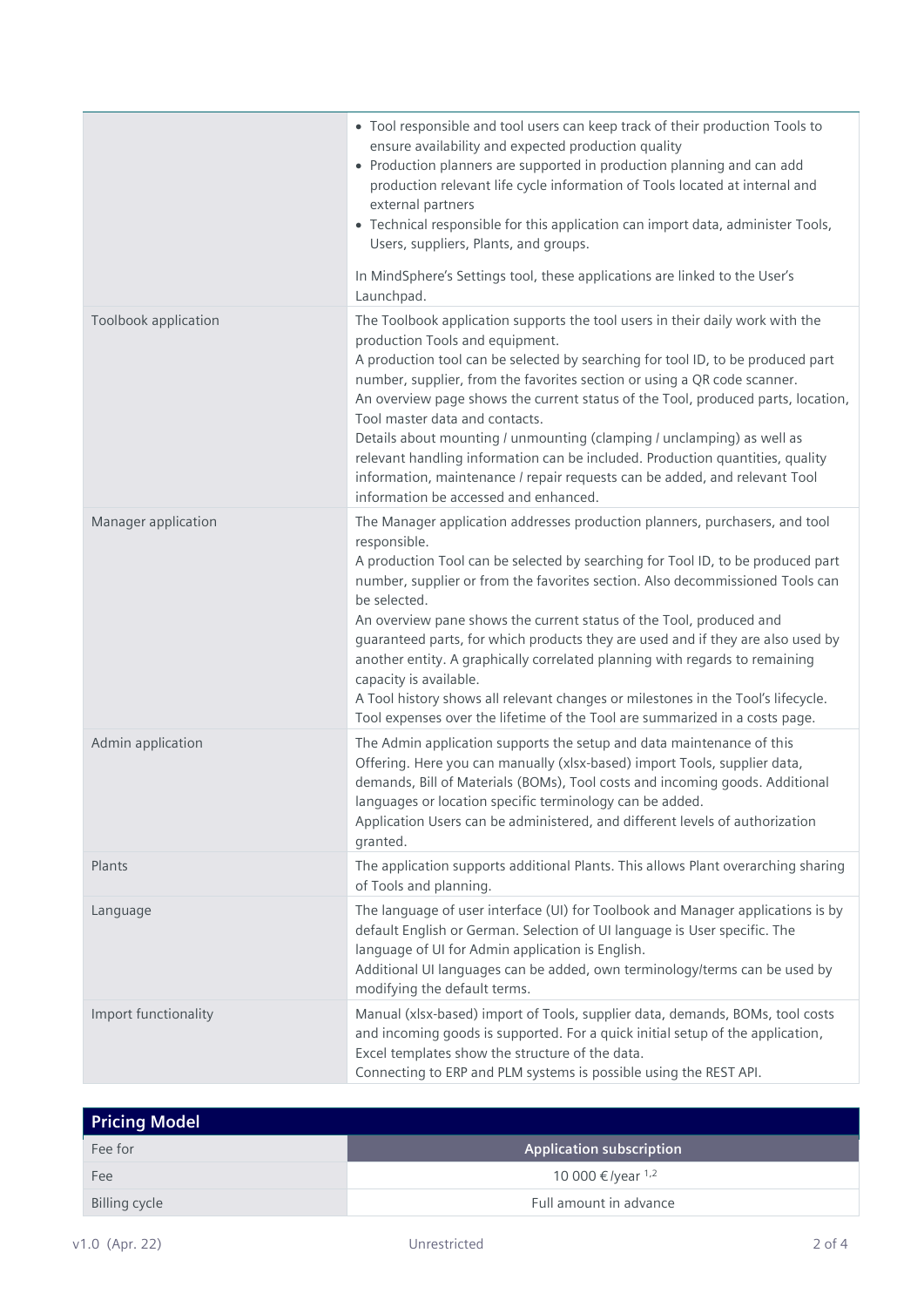| Application subscription          | The application subscription allows access and use of the application with up to<br>500 Tools, 50 application Users and 1 Plant.<br>Extensions for additional Tools, application Users and Plants are available on<br>request. |
|-----------------------------------|--------------------------------------------------------------------------------------------------------------------------------------------------------------------------------------------------------------------------------|
| <b>Subscription Term</b>          | The Subscription Term for the application is either 12 or 36 months. The<br>Subscription Term shall automatically renew if set forth in the Order.                                                                             |
| Co-term (renewal and termination) | The initial Subscription Term for this application will be co-termed with the<br>Subscription Term for your existing MindSphere Capability Package.                                                                            |

 $^{\text{\tiny{1}}}$  For final pricing confirmation, please refer to the Order;  $^{\text{\tiny{2)}}}$  If a price is displayed in a different currency (i) on the product detail page for Production Tools and Equipment Manager o[n http://www.mindsphere.io/store](http://www.mindsphere.io/store) in your country of residence at the date of buying the application subscription or (ii) in the Order, such displayed price will be charged.

| General                 |                                                                                                                                                                                                                  |
|-------------------------|------------------------------------------------------------------------------------------------------------------------------------------------------------------------------------------------------------------|
| Service Level Agreement | The monthly Availability for this application is 95 %. Monthly Availability is<br>defined in the Cloud Support and Service Level Framework available at<br>https://www.siemens.com/sw-terms/sla.                 |
| Third-Party Terms       | The Third-Party Terms for Production Tools and Equipment Manager are made<br>available via the following web link:<br>https://siemens.mindsphere.io/en/docs/Product-Descriptions-Overview/Third-<br>Party-Terms. |
| Support                 | Support may be contacted via Industry Online Support:<br>https://support.industry.siemens.com/.<br>Support is available in English and German.                                                                   |

| <b>Export Control Regulations</b> |       |
|-----------------------------------|-------|
| <b>AL</b>                         | N     |
| <b>ECCN</b>                       | EAR99 |

| <b>Security Information</b> |                                                                                                                                                                                                                       |
|-----------------------------|-----------------------------------------------------------------------------------------------------------------------------------------------------------------------------------------------------------------------|
| General                     | In order to protect plants/sites, systems, machines and networks against cyber<br>threats, it is necessary that you implement and continuously maintains a holistic,<br>state-of-the-art industrial security concept. |
| Secure communication        | Data transmission will be done via HTTPS protocol from asset to your Account.                                                                                                                                         |

| <b>Definitions</b>      |                                                                                                                                                                                                                                                                                        |
|-------------------------|----------------------------------------------------------------------------------------------------------------------------------------------------------------------------------------------------------------------------------------------------------------------------------------|
| <b>Application User</b> | Application User of this Offering can be enabled to different applications within<br>this Offering. Prerequisite for the use of Offering is a current MindSphere<br>Account. Additionally, the administrator in the Admin application needs to grant<br>access rights to the Offering. |
| Plant                   | A Plant represents a real plant entity in the Offering.                                                                                                                                                                                                                                |
| <b>REST API</b>         | Application Programming Interface that uses HTTP requests to access and use<br>data.                                                                                                                                                                                                   |
| Tool / Tools            | The term "Tool" is used as a short form for production Tool or equipment. Tools<br>(eq. molds for plastic parts, metal stamping or others) are used to manufacture<br>parts and usually have a lifecycle as they undergo "wearing".                                                    |